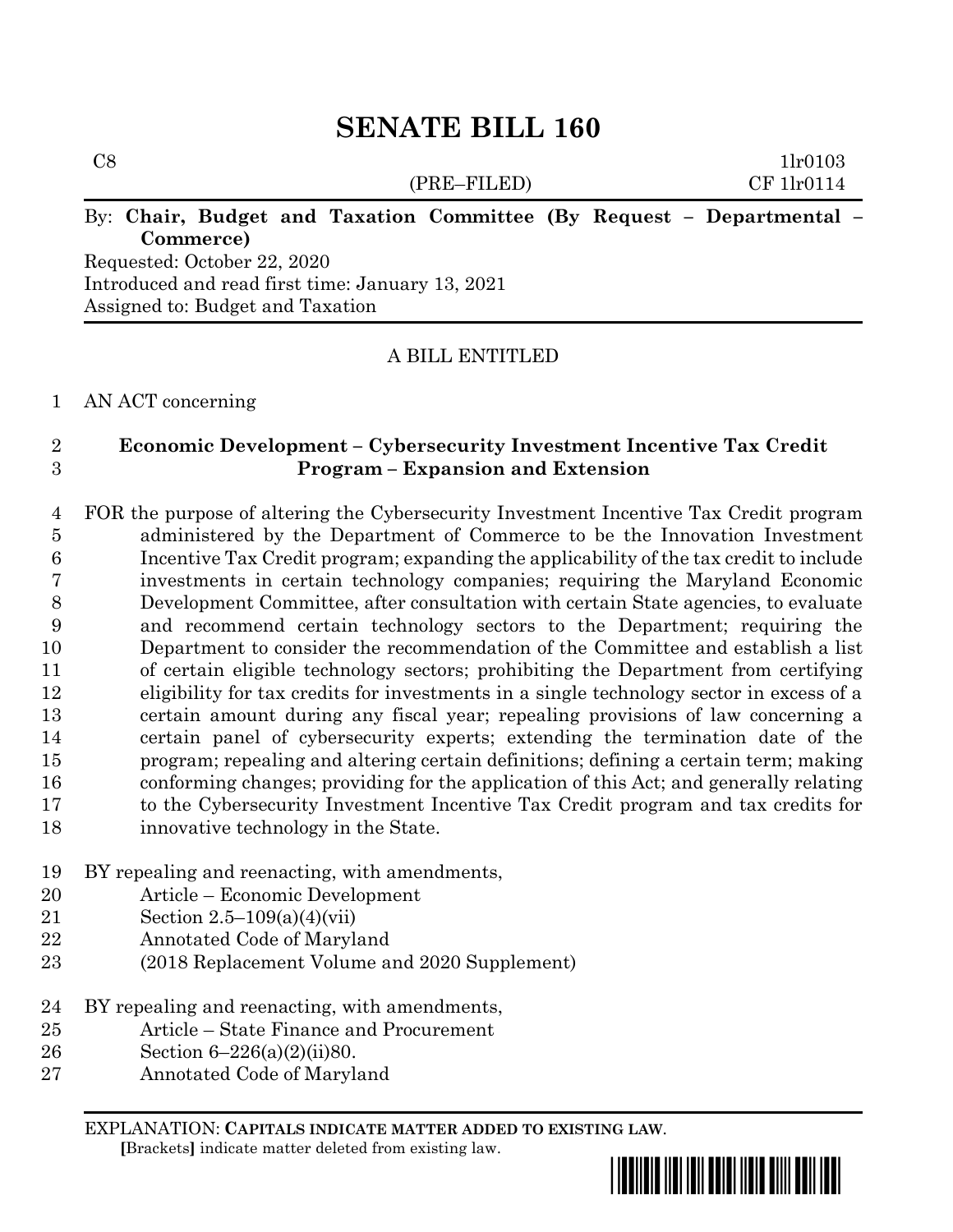|                                                   | $\overline{2}$<br><b>SENATE BILL 160</b>                                                                                                                                                                                                                        |  |  |  |  |
|---------------------------------------------------|-----------------------------------------------------------------------------------------------------------------------------------------------------------------------------------------------------------------------------------------------------------------|--|--|--|--|
| $\mathbf 1$                                       | (2015 Replacement Volume and 2020 Supplement)                                                                                                                                                                                                                   |  |  |  |  |
| $\overline{2}$<br>$\boldsymbol{3}$<br>4<br>5<br>6 | BY repealing and reenacting, with amendments,<br>Article - Tax - General<br>Section $1-303(i)$ and $10-733$<br>Annotated Code of Maryland<br>(2016 Replacement Volume and 2020 Supplement)                                                                      |  |  |  |  |
| 7<br>8<br>9<br>10                                 | BY repealing and reenacting, with amendments,<br>Chapter 390 of the Acts of the General Assembly of 2013, as amended by Chapter<br>578 of the Acts of the General Assembly of 2018<br>Section 2                                                                 |  |  |  |  |
| 11<br>12                                          | SECTION 1. BE IT ENACTED BY THE GENERAL ASSEMBLY OF MARYLAND,<br>That the Laws of Maryland read as follows:                                                                                                                                                     |  |  |  |  |
| 13                                                | <b>Article - Economic Development</b>                                                                                                                                                                                                                           |  |  |  |  |
| 14                                                | $2.5 - 109.$                                                                                                                                                                                                                                                    |  |  |  |  |
| 15                                                | In this section, "economic development program" means:<br>(a)                                                                                                                                                                                                   |  |  |  |  |
| 16<br>17                                          | each of the tax credit programs administered by the Department,<br>(4)<br>including:                                                                                                                                                                            |  |  |  |  |
| 18<br>19                                          | the [Cybersecurity] <b>INNOVATION</b> Investment Incentive Tax<br>(vii)<br>Credit;                                                                                                                                                                              |  |  |  |  |
| 20                                                | <b>Article - State Finance and Procurement</b>                                                                                                                                                                                                                  |  |  |  |  |
| 21                                                | $6 - 226.$                                                                                                                                                                                                                                                      |  |  |  |  |
| 22<br>23                                          | The provisions of subparagraph (i) of this paragraph do not apply<br>(2)<br>(a)<br>(ii)<br>to the following funds:                                                                                                                                              |  |  |  |  |
| 24                                                | the [Cybersecurity] <b>INNOVATION</b> Investment Fund;<br>80.                                                                                                                                                                                                   |  |  |  |  |
| 25                                                | Article - Tax - General                                                                                                                                                                                                                                         |  |  |  |  |
| 26                                                | $1 - 303.$                                                                                                                                                                                                                                                      |  |  |  |  |
| $\rm 27$<br>28<br>29                              | On or before July 1, 2023, an evaluation shall be made of the tax credits under<br>(i)<br>$\S 10-733$ of this article ([cybersecurity] INNOVATION investment incentive) and $\S 10-733.1$<br>of this article (purchase of cybersecurity technology or service). |  |  |  |  |

10–733.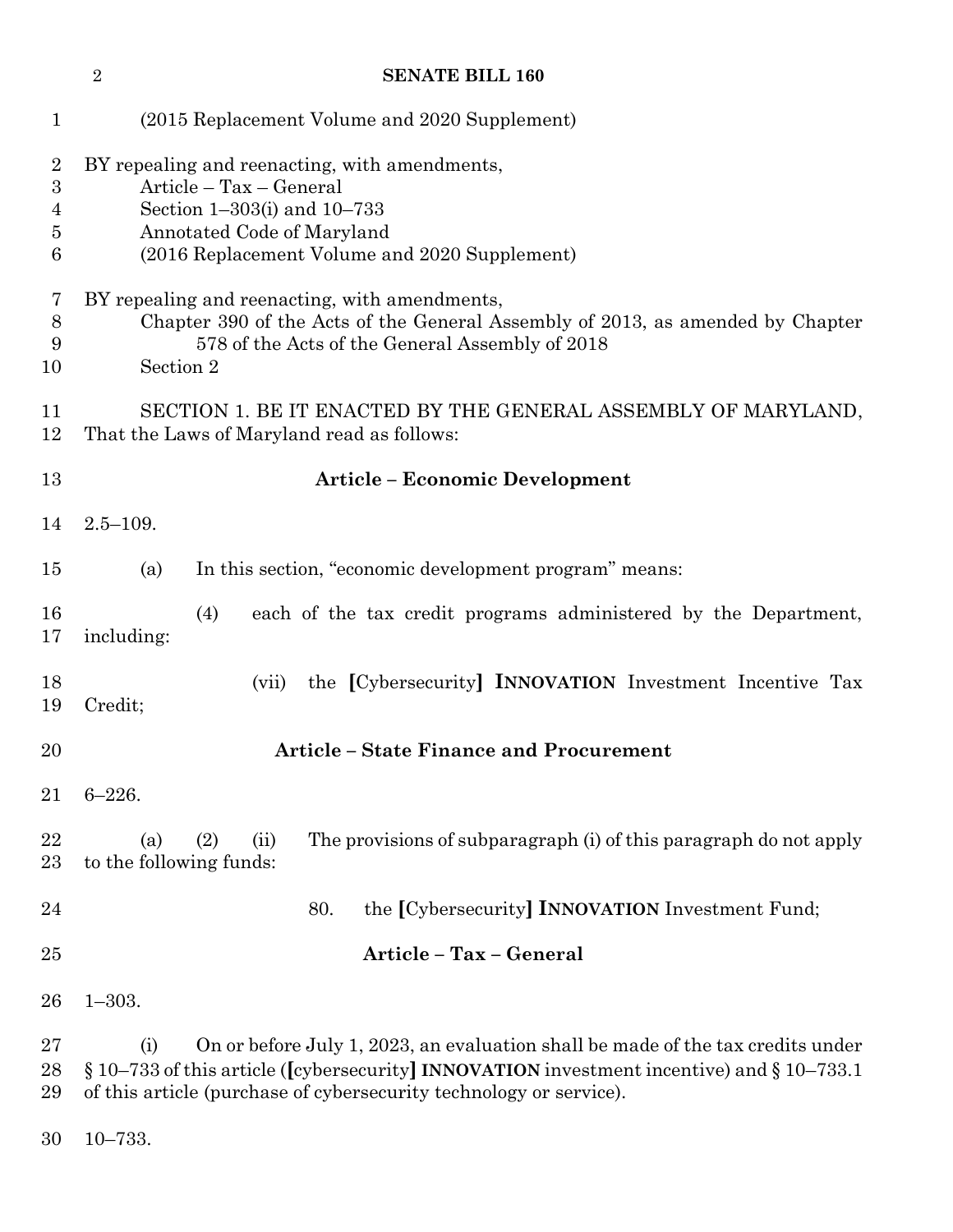| $\mathbf{1}$                     | In this section the following words have the meanings indicated.<br>(1)<br>(a)                                                                                                                                                                                                                                                                                                                                                                                              |  |  |
|----------------------------------|-----------------------------------------------------------------------------------------------------------------------------------------------------------------------------------------------------------------------------------------------------------------------------------------------------------------------------------------------------------------------------------------------------------------------------------------------------------------------------|--|--|
| $\sqrt{2}$<br>$\overline{3}$     | (2)<br>1. "Company" means any entity of any form duly organized and<br>(i)<br>existing under the laws of any jurisdiction for the purpose of conducting business for profit.                                                                                                                                                                                                                                                                                                |  |  |
| $\overline{4}$<br>$\bf 5$<br>6   | "Company" includes an entity that becomes duly<br>2.<br>organized and existing under the laws of any jurisdiction for the purpose of conducting<br>business for profit within 4 months of receiving a qualified investment.                                                                                                                                                                                                                                                 |  |  |
| 7                                | "Company" does not include a sole proprietorship.<br>(ii)                                                                                                                                                                                                                                                                                                                                                                                                                   |  |  |
| $8\,$<br>$9\phantom{.0}$<br>10   | "Cybersecurity company" means a company organized for profit that is<br>(3)<br>engaged primarily in the development of innovative and proprietary cybersecurity<br>technology.                                                                                                                                                                                                                                                                                              |  |  |
| 11<br>12<br>13<br>14             | "Cybersecurity technology" means products or goods intended to detect<br>(4)<br>or prevent activity intended to result in unauthorized access to, exfiltration of,<br>manipulation of, or impairment to the integrity, confidentiality, or availability of an<br>information system or information stored on or transiting an information system.]                                                                                                                          |  |  |
| 15                               | $\left[\left(5\right)\right]\left(3\right)$<br>"Department" means the Department of Commerce.                                                                                                                                                                                                                                                                                                                                                                               |  |  |
| 16<br>17<br>18<br>19<br>20<br>21 | (i) "Investment" means the contribution of money in cash or<br>$(6)$ (4)<br>cash equivalents expressed in United States dollars, at a risk of loss, to a qualified<br>Maryland [cybersecurity] TECHNOLOGY company in exchange for stock, a partnership or<br>membership interest, or any other ownership interest in the equity of the qualified<br>Maryland [cybersecurity] TECHNOLOGY company, title to which ownership interest shall<br>vest in the qualified investor. |  |  |
| 22                               | "Investment" does not include debt unless it is convertible debt.<br>(ii)                                                                                                                                                                                                                                                                                                                                                                                                   |  |  |
| 23<br>24<br>25                   | For purposes of this section, an investment is at risk of loss when<br>(iii)<br>repayment entirely depends on the success of the business operations of the qualified<br>company.                                                                                                                                                                                                                                                                                           |  |  |
| 26<br>27                         | "Panel" means the panel that the Department may establish under<br>$\lceil (7) \rceil$<br>subsection (e) of this section composed of experts in the area of cybersecurity technology.                                                                                                                                                                                                                                                                                       |  |  |
| 28<br>29<br>30                   | "Qualified investor" means any individual or entity that<br>$(8)$ (5)<br>(i)<br>invests at least \$25,000 in a qualified Maryland [cybersecurity] TECHNOLOGY company<br>and that is required to file an income tax return in any jurisdiction.                                                                                                                                                                                                                              |  |  |
| 31<br>32<br>33<br>34             | "Qualified investor" does not include a qualified pension plan, an<br>(ii)<br>individual retirement account, or any other qualified retirement plan under the Employee<br>Retirement Income Security Act of 1974, as amended, or fiduciaries or custodians under<br>such plans, or similar tax-favored plans or entities under the laws of other countries.                                                                                                                 |  |  |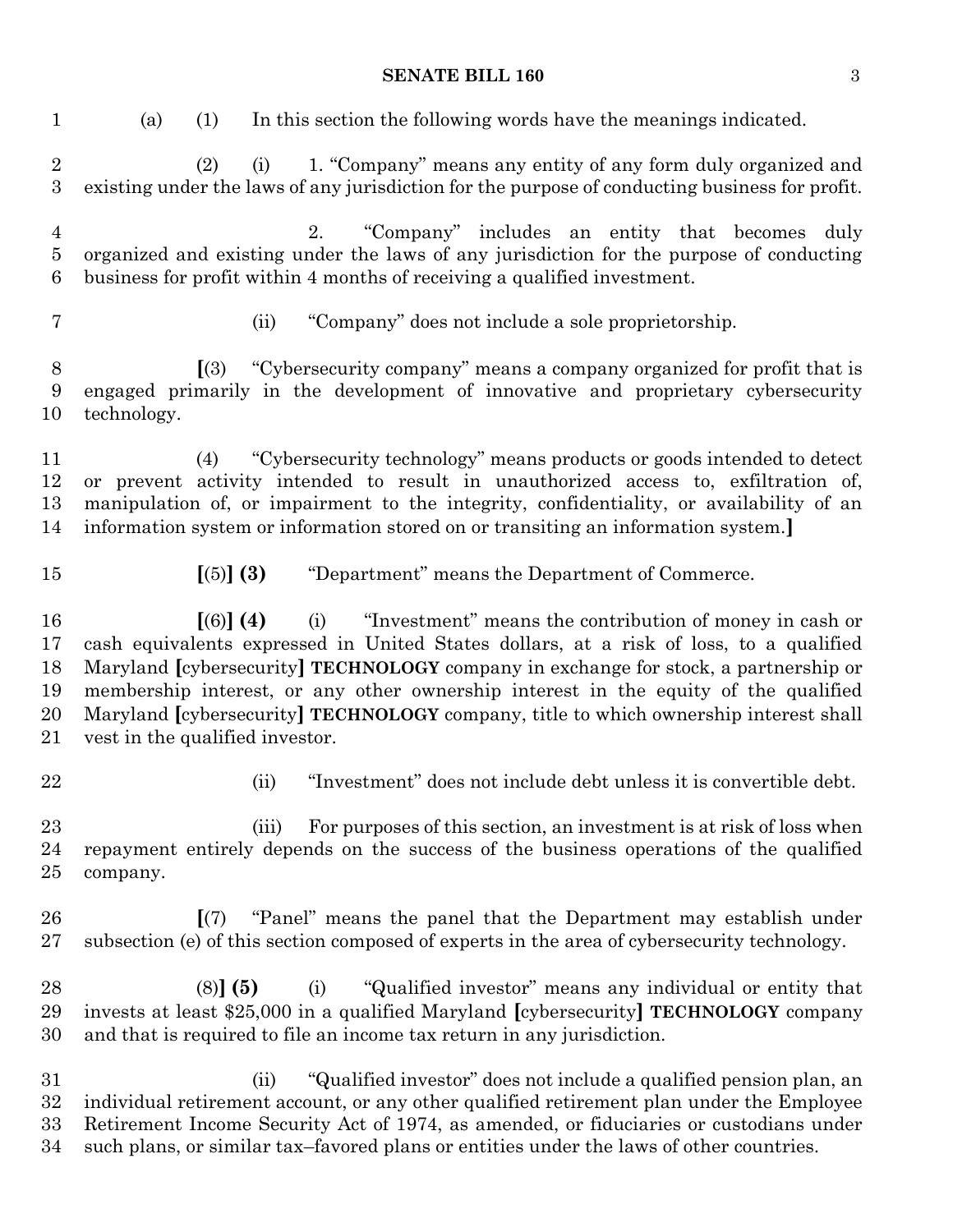**[**(9)**] (6) (I)** "Qualified Maryland **[**cybersecurity**] TECHNOLOGY** company" means a **[**cybersecurity**] TECHNOLOGY** company that has met the criteria set forth in subsection (b)(2) of this section.

 **(II) "QUALIFIED MARYLAND TECHNOLOGY COMPANY" DOES NOT INCLUDE A TECHNOLOGY COMPANY THAT IS OR HAS BEEN CERTIFIED AS A QUALIFIED MARYLAND BIOTECHNOLOGY COMPANY UNDER § 10–725 OF THIS SUBTITLE.**

**[**(10)**] (7)** "Secretary" means the Secretary of Commerce.

## **(8) "TECHNOLOGY COMPANY" MEANS A COMPANY ORGANIZED FOR PROFIT THAT IS ENGAGED IN THE RESEARCH, DEVELOPMENT, OR COMMERCIALIZATION OF INNOVATIVE AND PROPRIETARY TECHNOLOGY.**

 (b) (1) Subject to paragraph (2) of this subsection and subsections (d) and **[**(f)**] (E)** of this section, for the taxable year in which an investment in a qualified Maryland **[**cybersecurity**] TECHNOLOGY** company is made, a qualified investor may claim a credit against the State income tax in an amount equal to the amount of tax credit stated in the final credit certificate approved by the Secretary for the investment as provided under this section.

 (2) To be eligible for the tax credit described in paragraph (1) of this subsection, the qualified investor:

 (i) may not, after making the proposed investment, own or control more than 25% of the equity interests in the qualified Maryland **[**cybersecurity**] TECHNOLOGY** company in which the investment is made; and

 (ii) at least 30 days prior to making an investment in a qualified Maryland **[**cybersecurity**] TECHNOLOGY** company for which the qualified investor would be eligible for an initial tax credit certificate under this subsection, shall submit an application to the Department containing the following:

- 
- 27 1. evidence that the investor is:

28 A. if a company, duly organized and in good standing in the jurisdiction under the laws under which it is organized;

 B. current in the payment of all tax obligations to a state or any unit or subdivision of a state; and

 C. not in default under the terms of any contract with, indebtedness to, or grant from a state or any unit or subdivision of a state;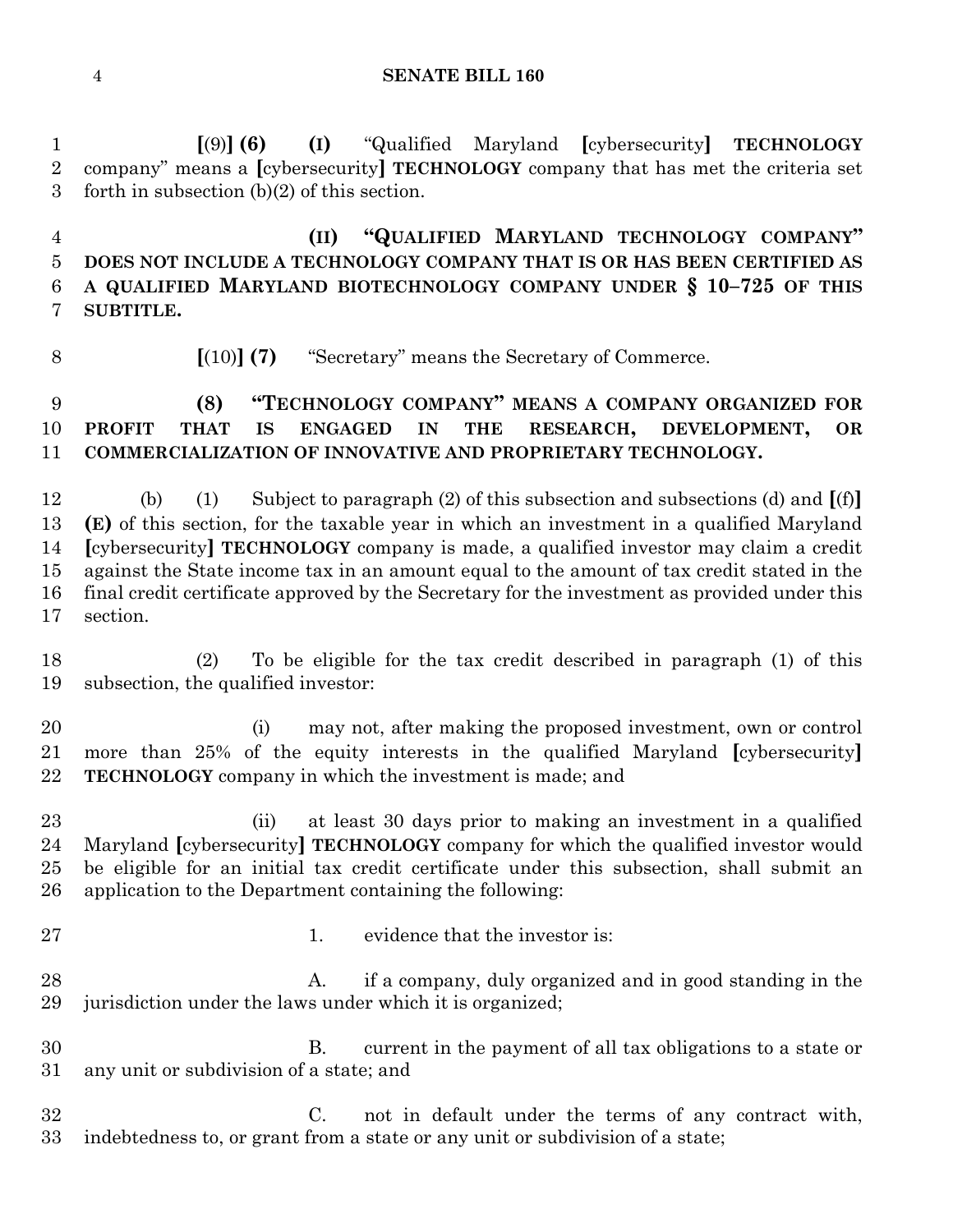| $\mathbf{1}$<br>$\overline{2}$<br>$\boldsymbol{3}$ | 2.                                                           | evidence that the qualified Maryland [cybersecurity]<br><b>TECHNOLOGY</b> company has satisfied the following minimum requirements for<br>consideration as a qualified Maryland [cybersecurity] TECHNOLOGY company:                                                                                                                                          |
|----------------------------------------------------|--------------------------------------------------------------|--------------------------------------------------------------------------------------------------------------------------------------------------------------------------------------------------------------------------------------------------------------------------------------------------------------------------------------------------------------|
| $\overline{4}$                                     | A.                                                           | has its headquarters and base of operations in this State;                                                                                                                                                                                                                                                                                                   |
| $\overline{5}$<br>6                                | В.<br>section for more than [1] 3 prior fiscal [year] YEARS; | has not participated in the tax credit program under this                                                                                                                                                                                                                                                                                                    |
| 7                                                  | C.                                                           | has an aggregate capitalization of at least \$100,000;                                                                                                                                                                                                                                                                                                       |
| 8                                                  | D.                                                           | owns or has properly licensed any proprietary technology;                                                                                                                                                                                                                                                                                                    |
| 9                                                  | Е.                                                           | has fewer than 50 full-time employees;                                                                                                                                                                                                                                                                                                                       |
| 10<br>11                                           | F.<br>exchange;                                              | does not have its securities publicly traded on any                                                                                                                                                                                                                                                                                                          |
| 12                                                 | G.                                                           | is in good standing;                                                                                                                                                                                                                                                                                                                                         |
| 13<br>14                                           | Н.<br>or any unit or subdivision of the State;               | is current in the payment of all tax obligations to the State                                                                                                                                                                                                                                                                                                |
| 15<br>16                                           | $\mathbf{L}$                                                 | is not in default under the terms of any contract with,<br>indebtedness to, or grant from the State or any unit or subdivision of the State; and                                                                                                                                                                                                             |
| 17<br>18<br>19<br>20                               | J <sub>r</sub>                                               | meets any other reasonable requirements of the<br>Department evidencing that the company is a going concern [primarily] engaged in the<br>RESEARCH, development, OR COMMERCIALIZATION of innovative and proprietary<br>[cybersecurity] technology IN AN ELIGIBLE TECHNOLOGY SECTOR IDENTIFIED IN<br>21 ACCORDANCE WITH PARAGRAPH (3) OF THIS SUBSECTION; and |
| 22                                                 | 3.                                                           | any other information the Department may require.                                                                                                                                                                                                                                                                                                            |
| 23<br>24<br>$25\,$                                 | (3)<br>(I)<br>DEVELOPMENT COMMISSION SHALL:                  | AFTER CONSULTING WITH THE DEPARTMENT AND THE<br>MARYLAND DEPARTMENT OF LABOR, EACH YEAR THE MARYLAND ECONOMIC                                                                                                                                                                                                                                                |
| 26<br>$27\,$                                       | 1.                                                           | EVALUATE THE POTENTIAL EMPLOYMENT<br>AND<br>ECONOMIC GROWTH OF MARYLAND'S TECHNOLOGY SECTORS; AND                                                                                                                                                                                                                                                            |
| 28<br>29                                           | 2.<br>THE DEPARTMENT.                                        | RECOMMEND ELIGIBLE TECHNOLOGY SECTORS TO                                                                                                                                                                                                                                                                                                                     |
| 30                                                 | (II)                                                         | <b>EACH YEAR THE DEPARTMENT SHALL:</b>                                                                                                                                                                                                                                                                                                                       |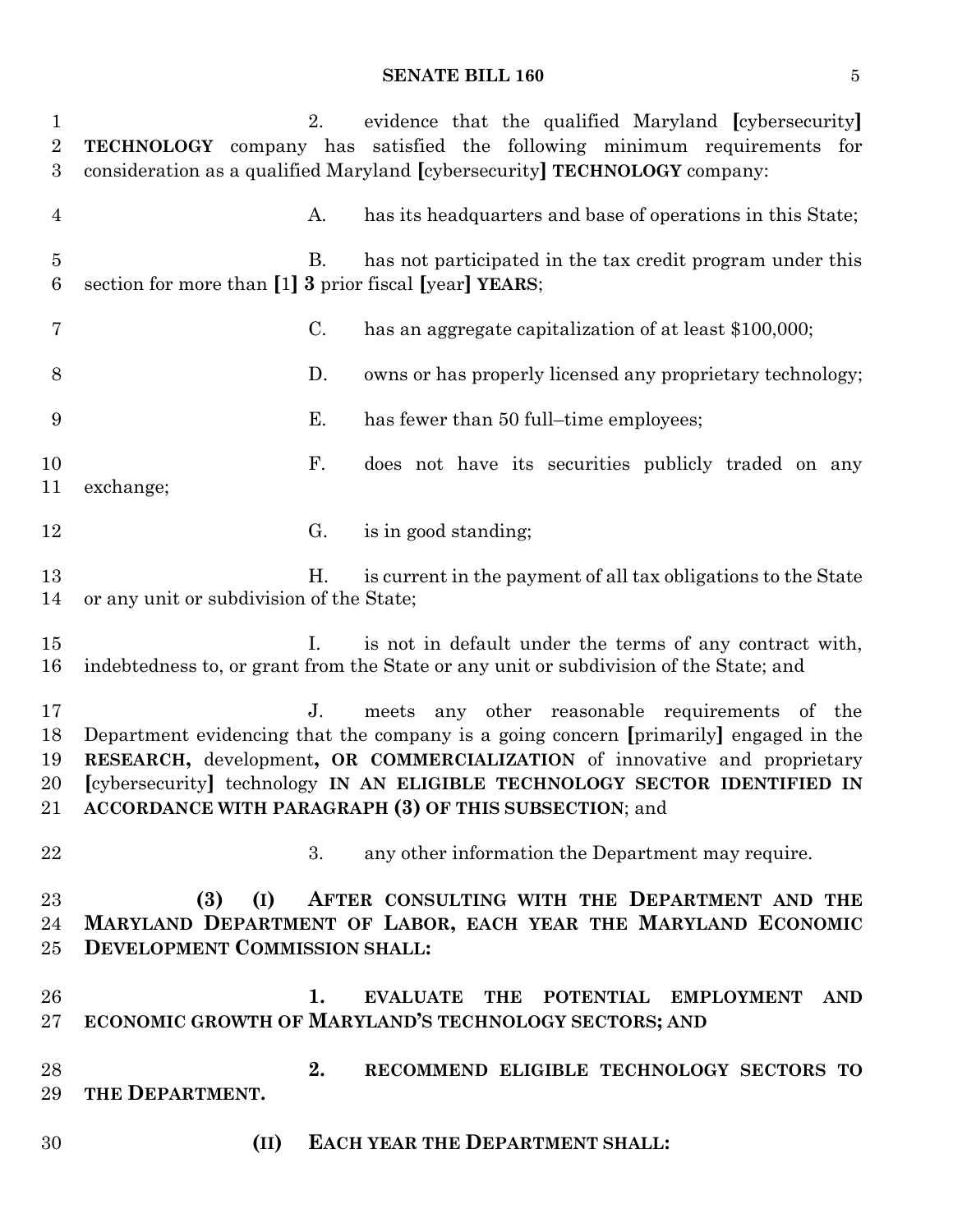**1. CONSIDER THE RECOMMENDATION OF THE MARYLAND ECONOMIC DEVELOPMENT COMMISSION; AND 2. ESTABLISH A LIST OF TECHNOLOGY SECTORS THAT WILL BE ELIGIBLE FOR THE TAX CREDIT UNDER THIS SECTION. (III) IN DETERMINING WHETHER A COMPANY IS ENGAGED IN AN ELIGIBLE TECHNOLOGY SECTOR, THE DEPARTMENT SHALL CONSIDER THE DEFINITIONS SET FORTH IN THE NORTH AMERICAN INDUSTRY CLASSIFICATION SYSTEM (NAICS).** (c) (1) The Department shall: (i) approve all applications that qualify for credits under this section on a first–come, first–served basis; and 12 (ii) within 30 calendar days of receipt of an application: 13 1. certify the amount of any approved tax credits to a qualified investor; and 2. determine whether a **[**cybersecurity**] TECHNOLOGY** company qualifies for investments that are eligible for the tax credit under this section. (2) (i) After the date on which the Department issues an initial tax credit certificate under this section, a qualified investor shall have 30 calendar days to make an investment in a qualified Maryland **[**cybersecurity**] TECHNOLOGY** company under this section. (ii) Within 10 calendar days after the date on which a qualified investor makes the investment, the qualified investor shall provide to the Department notice and proof of the making of the investment, including: 24 1. the date of the investment: 25 2. the amount invested; 26 3. proof of the receipt of the invested funds by the qualified Maryland **[**cybersecurity**] TECHNOLOGY** company; 4. a complete description of the nature of the ownership interest in the equity of the qualified Maryland **[**cybersecurity**] TECHNOLOGY** company acquired in consideration of the investment; and 5. any reasonable supporting documentation the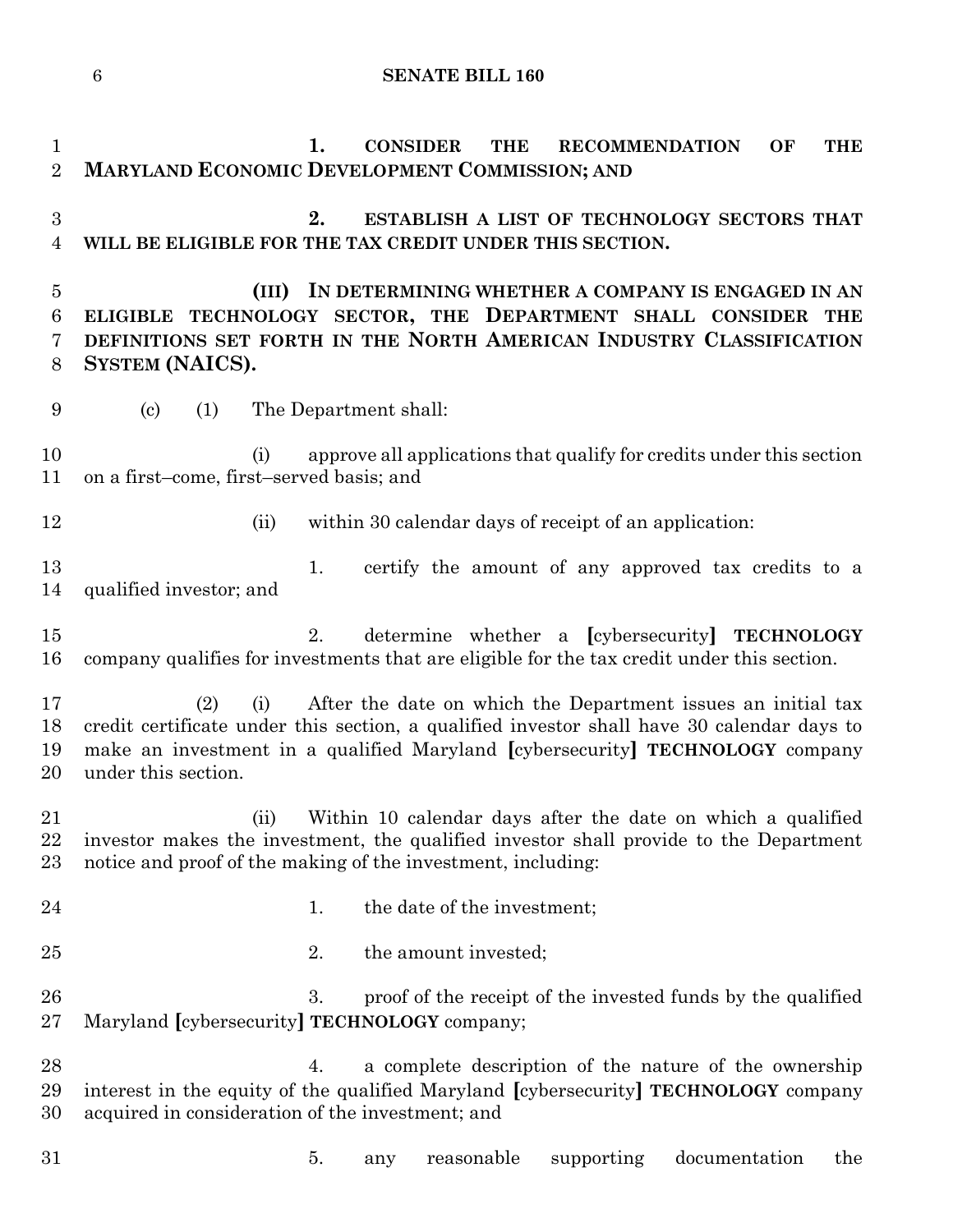Department may require.

 (iii) If a qualified investor does not provide the notice and proof of the making of the investment required in subparagraph (ii) of this paragraph within 40 calendar days after the date on which the Department issues an initial tax credit certificate under this section:

 1. the Department shall rescind the initial tax credit certificate; and

 2. the credit amount allocated to the rescinded certificate shall revert to the Maryland **[**Cybersecurity**] INNOVATION** Investment Tax Credit Reserve Fund and shall be available in the applicable fiscal year for allocation by the Department to other initial tax credit certificates in accordance with the provisions of this section.

 (d) (1) The tax credit allowed in an initial tax credit certificate issued under this section is:

 (i) except as provided in item (ii) of this paragraph, 33% of the investment in a qualified Maryland **[**cybersecurity**] TECHNOLOGY** company, not to exceed \$250,000; or

 (ii) if a qualified Maryland **[**cybersecurity**] TECHNOLOGY** company is located in Allegany County, Dorchester County, Garrett County, or Somerset County, 50% of the investment in the qualified Maryland **[**cybersecurity**] TECHNOLOGY** company, not to exceed \$500,000.

 (2) During any fiscal year, the Secretary may not certify eligibility for tax credits for investments in**:**

 **(I)** a single qualified Maryland **[**cybersecurity**] TECHNOLOGY** company that in the aggregate exceed 15% of the total appropriations to the Maryland **[**Cybersecurity**] INNOVATION** Investment Tax Credit Reserve Fund for that fiscal year**; OR**

## **(II) A SINGLE TECHNOLOGY SECTOR THAT IN THE AGGREGATE EXCEED 25% OF THE TOTAL APPROPRIATIONS TO THE MARYLAND INNOVATION INVESTMENT TAX CREDIT RESERVE FUND FOR THAT FISCAL YEAR**.

 (3) If the credit allowed under this section in any taxable year exceeds the State income tax for that taxable year, an individual or a corporation may claim a refund in the amount of the excess.

 **[**(e) (1) The Department may establish a panel composed of experts in the area of cybersecurity technology.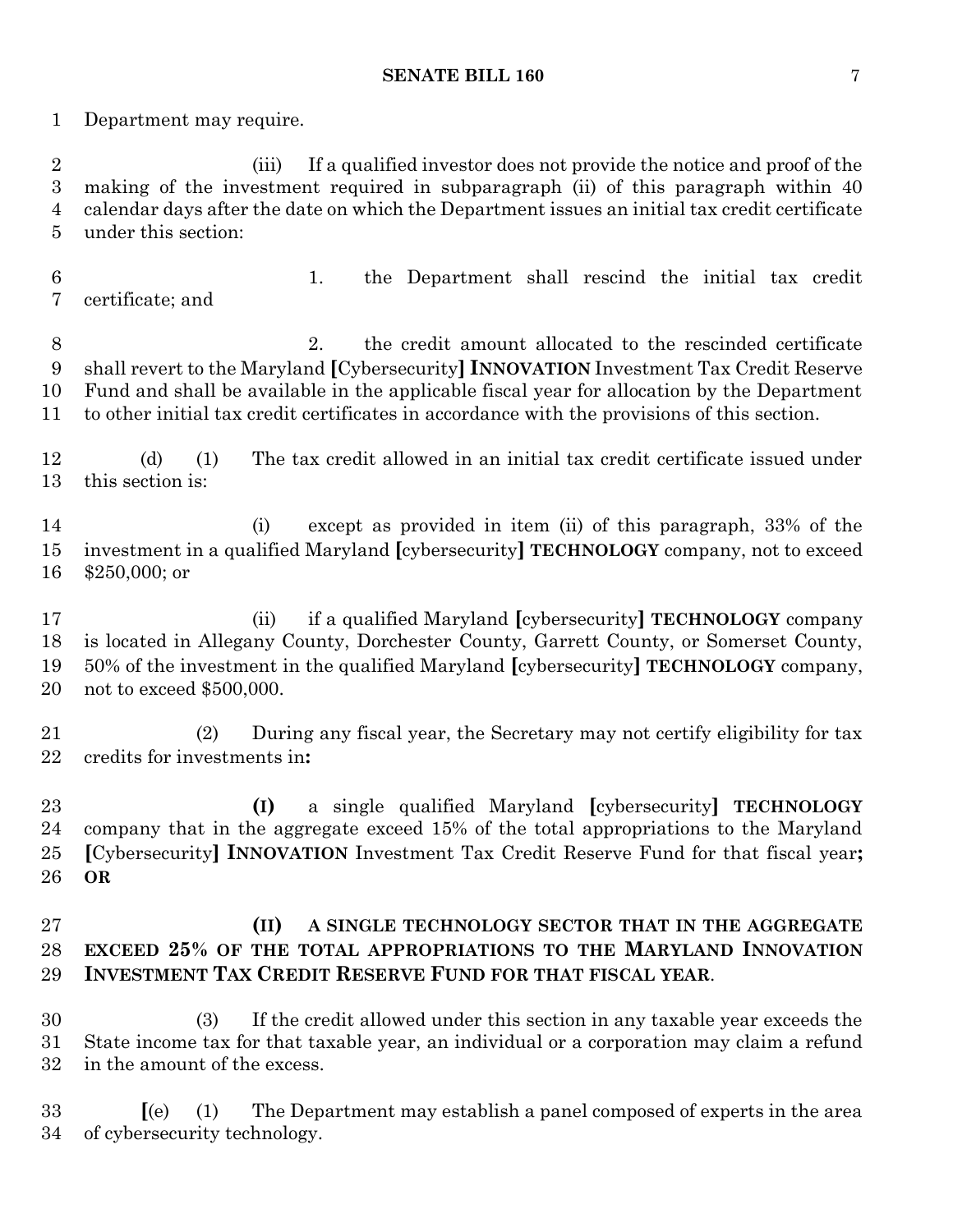(2) The Department may establish the panel under service contracts with independent reviewers.

 (3) The panel shall assist the Department in its determination as to whether a company is a qualified Maryland cybersecurity company.

 (4) A member of the panel is not eligible to receive any benefit, direct or indirect, from the tax credit under this section.

 (5) (i) Except as provided in subparagraph (ii) of this paragraph, Division II of the State Finance and Procurement Article does not apply to a service that the Department obtains under this section.

 (ii) The Department is subject to Title 12, Subtitle 4 of the State Finance and Procurement Article for services the Department obtains under this section.**]**

 **[**(f)**] (E)** (1) In this subsection, "Reserve Fund" means the Maryland **[**Cybersecurity**] INNOVATION** Investment Tax Credit Reserve Fund established under paragraph (2) of this subsection.

 (2) (i) There is a Maryland **[**Cybersecurity**] INNOVATION** Investment Tax Credit Reserve Fund which is a special continuing, nonlapsing fund that is not subject to § 7–302 of the State Finance and Procurement Article.

 (ii) The money in the Reserve Fund shall be invested and reinvested by the Treasurer, and interest and earnings shall be credited to the General Fund.

 (iii) The money in the Reserve Fund may be used by the Department to pay the costs of administering the tax credit program under this section.

 (3) (i) Subject to the provisions of this subsection, the Secretary shall issue an initial tax credit certificate to a qualified investor for each approved investment in a qualified Maryland **[**cybersecurity**] TECHNOLOGY** company eligible for a tax credit.

 (ii) An initial tax credit certificate issued under this subsection shall state the maximum amount of tax credit for which the qualified investor is eligible.

 (iii) 1. Except as otherwise provided in this subparagraph, for any fiscal year, the Secretary may not issue initial tax credit certificates for credit amounts in the aggregate totaling more than the amount appropriated to the Reserve Fund for that fiscal year in the State budget as approved by the General Assembly, as reduced by the amount needed to pay the costs of administering the tax credit program under this section.

 2. If the aggregate credit amounts under initial tax credit certificates issued in a fiscal year total less than the amount appropriated to the Reserve Fund for that fiscal year, any excess amount shall remain in the Reserve Fund and may be issued under initial tax credit certificates for the next fiscal year.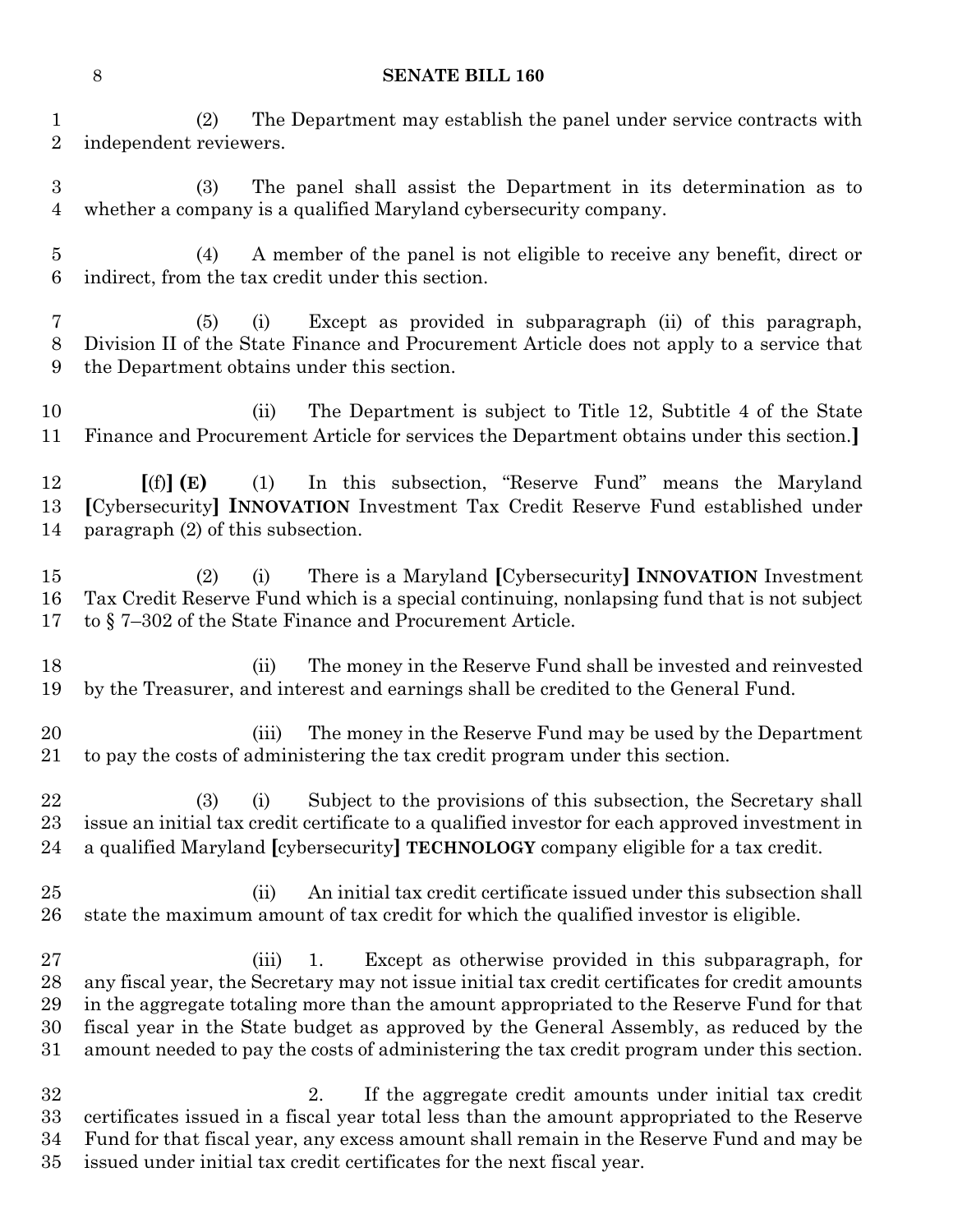3. For any fiscal year, if funds are transferred from the Reserve Fund under the authority of any provision of law other than under paragraph (4) of this subsection, the maximum credit amounts in the aggregate for which the Secretary may issue initial tax credit certificates shall be reduced by the amount transferred. (iv) 1. Except as provided in subsubparagraph 2 of this subparagraph, for each fiscal year, the Governor shall include in the budget bill an appropriation of at least \$2,000,000 to the Reserve Fund. 2. In fiscal year 2016, the Governor shall include in the budget bill an appropriation of at least \$1,500,000 to the Reserve Fund. (v) Notwithstanding the provisions of § 7–213 of the State Finance and Procurement Article, the Governor may not reduce an appropriation to the Reserve Fund in the State budget as approved by the General Assembly. (vi) Based on the actual amount of an investment made by a qualified investor, the Secretary shall issue a final tax credit certificate to the qualified investor. (4) (i) Except as otherwise provided in this paragraph, money appropriated to the Reserve Fund shall remain in the Reserve Fund. 17 (ii) 1. Within 15 days after the end of each calendar quarter, the Department shall notify the Comptroller as to each final credit certificate issued during the quarter: 20 A. the maximum credit amount stated in the initial tax credit certificate for the investment in the qualified Maryland **[**cybersecurity**] TECHNOLOGY** company; and B. the final certified credit amount for the investment in the qualified Maryland **[**cybersecurity**] TECHNOLOGY** company. 2. On notification that an investment has been certified, the Comptroller shall transfer an amount equal to the credit amount stated in the initial tax credit certificate for the investment from the Reserve Fund to the General Fund. (iii) 1. Periodically, but not more frequently than quarterly, the Department may submit invoices for costs that have been incurred or are anticipated to be incurred in administering the tax credit program under this section. 2. The Comptroller shall transfer money from the Reserve Fund to the Department to pay for costs that have been incurred or are anticipated to be incurred in administering the tax credit program under this section. **[**(g)**] (F)** (1) The credit claimed under this section shall be recaptured as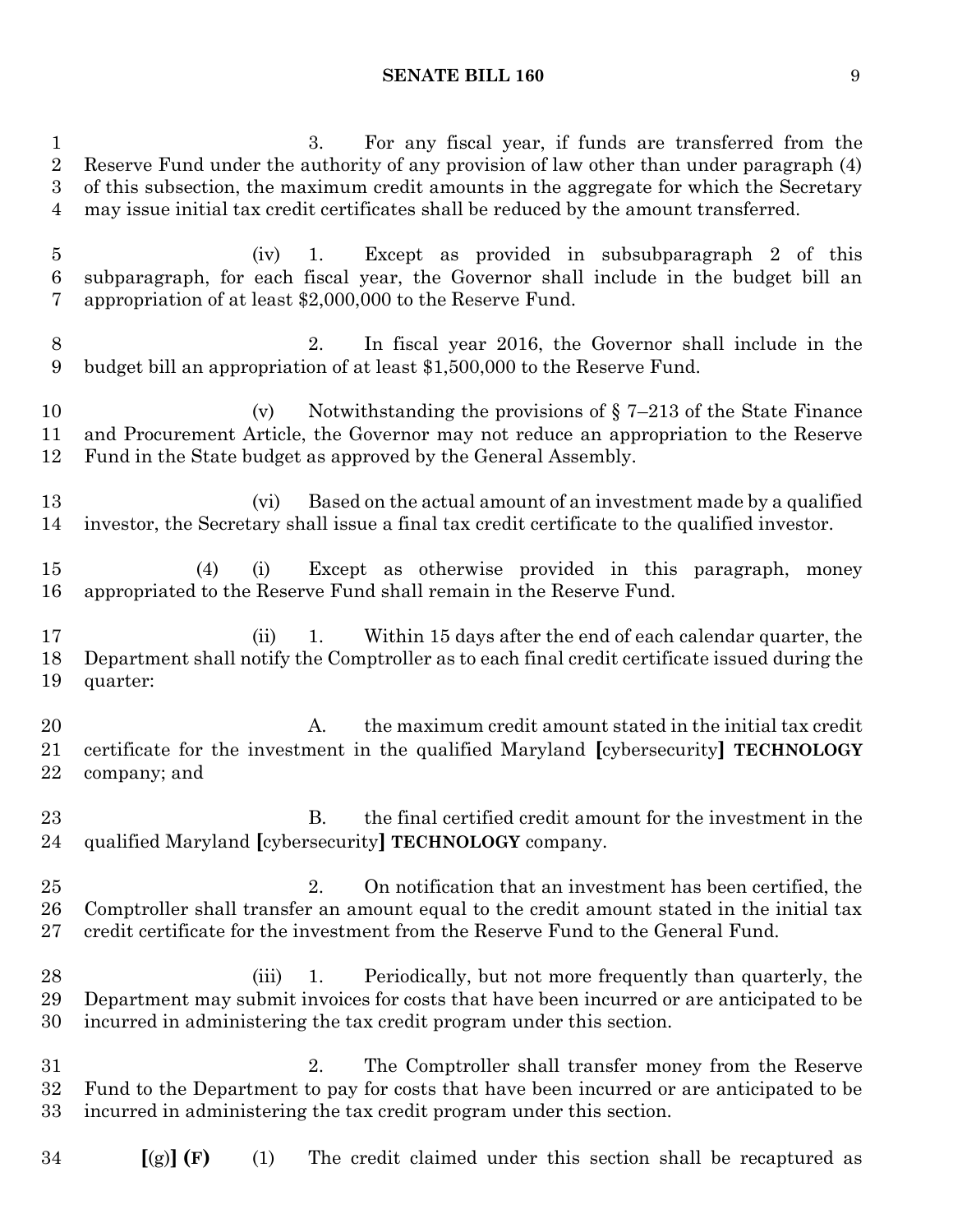| 1<br>$\overline{2}$      | provided in paragraph (3) of this subsection if within 2 years from the close of the taxable<br>year for which the credit is claimed:                                                                                                                                                                                                                                |
|--------------------------|----------------------------------------------------------------------------------------------------------------------------------------------------------------------------------------------------------------------------------------------------------------------------------------------------------------------------------------------------------------------|
| 3<br>4<br>$\overline{5}$ | the qualified investor sells, transfers, or otherwise disposes of the<br>(i)<br>ownership interest in the qualified Maryland [cybersecurity] TECHNOLOGY company that<br>gave rise to the credit; or                                                                                                                                                                  |
| 6<br>7                   | the qualified Maryland [cybersecurity] TECHNOLOGY company<br>(ii)<br>that gave rise to the credit:                                                                                                                                                                                                                                                                   |
| 8<br>9                   | ceases operating as<br>an active business with its<br>1.<br>headquarters and base of operations in the State; or                                                                                                                                                                                                                                                     |
| 10<br>11                 | 2.<br>pays out as dividends or otherwise distributes the equity<br>investment.                                                                                                                                                                                                                                                                                       |
| 12<br>13<br>14<br>15     | The credit claimed under this section shall be recaptured as provided<br>(2)<br>in paragraph (3) of this subsection if, within 4 months of receiving a qualified investment,<br>a qualified Maryland [cybersecurity] TECHNOLOGY company is not duly organized and<br>existing under the laws of any jurisdiction for the purposes of conducting business for profit. |
| 16<br>17                 | The amount required to be recaptured under this subsection is the<br>(3)<br>product of multiplying:                                                                                                                                                                                                                                                                  |
| 18<br>19<br>20           | the total amount of the credit claimed or, in the case of an event<br>(i)<br>described in paragraph $(1)(i)$ of this subsection, the portion of the credit attributable to the<br>ownership interest disposed of; and                                                                                                                                                |
| 21<br>22                 | 100%, if the event requiring recapture of the credit occurs<br>(ii)<br>1.<br>during the taxable year for which the tax credit is claimed;                                                                                                                                                                                                                            |
| 23<br>24<br>25           | 67%, if the event requiring recapture of the credit occurs<br>2.<br>during the first year after the close of the taxable year for which the tax credit is claimed;<br><b>or</b>                                                                                                                                                                                      |
| 26<br>27<br>28           | 33%, if the event requiring recapture of the credit occurs<br>3.<br>more than 1 year but not more than 2 years after the close of the taxable year for which the<br>tax credit is claimed.                                                                                                                                                                           |
| 29<br>30<br>31           | The qualified investor that claimed the credit shall pay the amount to<br>(4)<br>be recaptured as determined under paragraph (3) of this subsection as taxes payable to the<br>State for the taxable year in which the event requiring recapture of the credit occurs.                                                                                               |
| 32<br>33<br>34           | $[(h)]$ $(G)$<br>The Department may revoke its initial or final certification of an<br>(1)<br>approved credit under this section if any representation made in connection with the<br>application for the certification is determined by the Department to have been false.                                                                                          |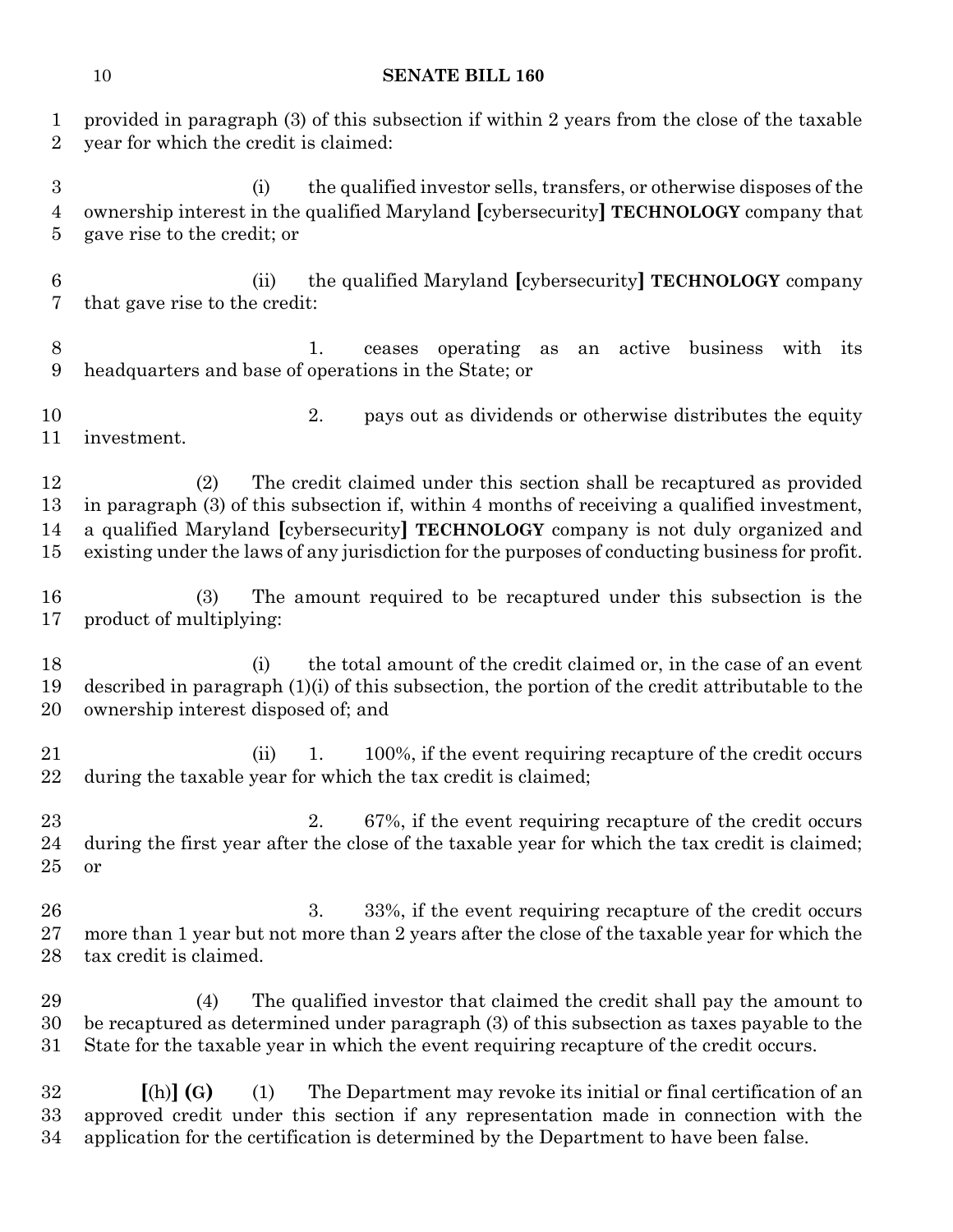(2) The revocation may be in full or in part as the Department may determine and, subject to paragraph (3) of this subsection, shall be communicated to the qualified investor, the qualified Maryland **[**cybersecurity**] TECHNOLOGY** company, and the Comptroller.

 (3) The qualified investor shall have an opportunity to appeal any revocation to the Department prior to notification of the Comptroller.

 (4) The Comptroller may make an assessment against the qualified investor to recapture any amount of tax credit that the qualified investor has already claimed.

 **[**(i)**] (H)** (1) In accordance with § 2.5–109 of the Economic Development Article, the Department shall submit a report on the initial tax credit certificates awarded under this section for the calendar year.

 (2) The report required under paragraph (1) of this subsection shall include for each initial tax credit certificate awarded:

 (i) the name of the qualified investor and the amount of credit awarded or allocated to each qualified investor;

 (ii) the name and address of the qualified Maryland **[**cybersecurity**] TECHNOLOGY** company that received the investment giving rise to the credit under this section and the county where the qualified Maryland **[**cybersecurity**] TECHNOLOGY** company is located; and

 (iii) the dates of receipt and approval by the Department of all applications for initial tax credit certificates.

 (3) The report required under paragraph (1) of this subsection shall summarize for the categories of qualified investors:

 (i) the total number of applicants for initial tax credit certificates under this section in each calendar year;

27 (ii) the number of applications for which initial tax credit certificates were issued in each calendar year; and

 (iii) the total initial tax credit certificates authorized under this section for all calendar years under this section.

 **[**(j)**] (I)** The Department and the Comptroller jointly shall adopt regulations to carry out the provisions of this section and to specify criteria and procedures for application for, approval of, and monitoring continuing eligibility for the tax credit under this section.